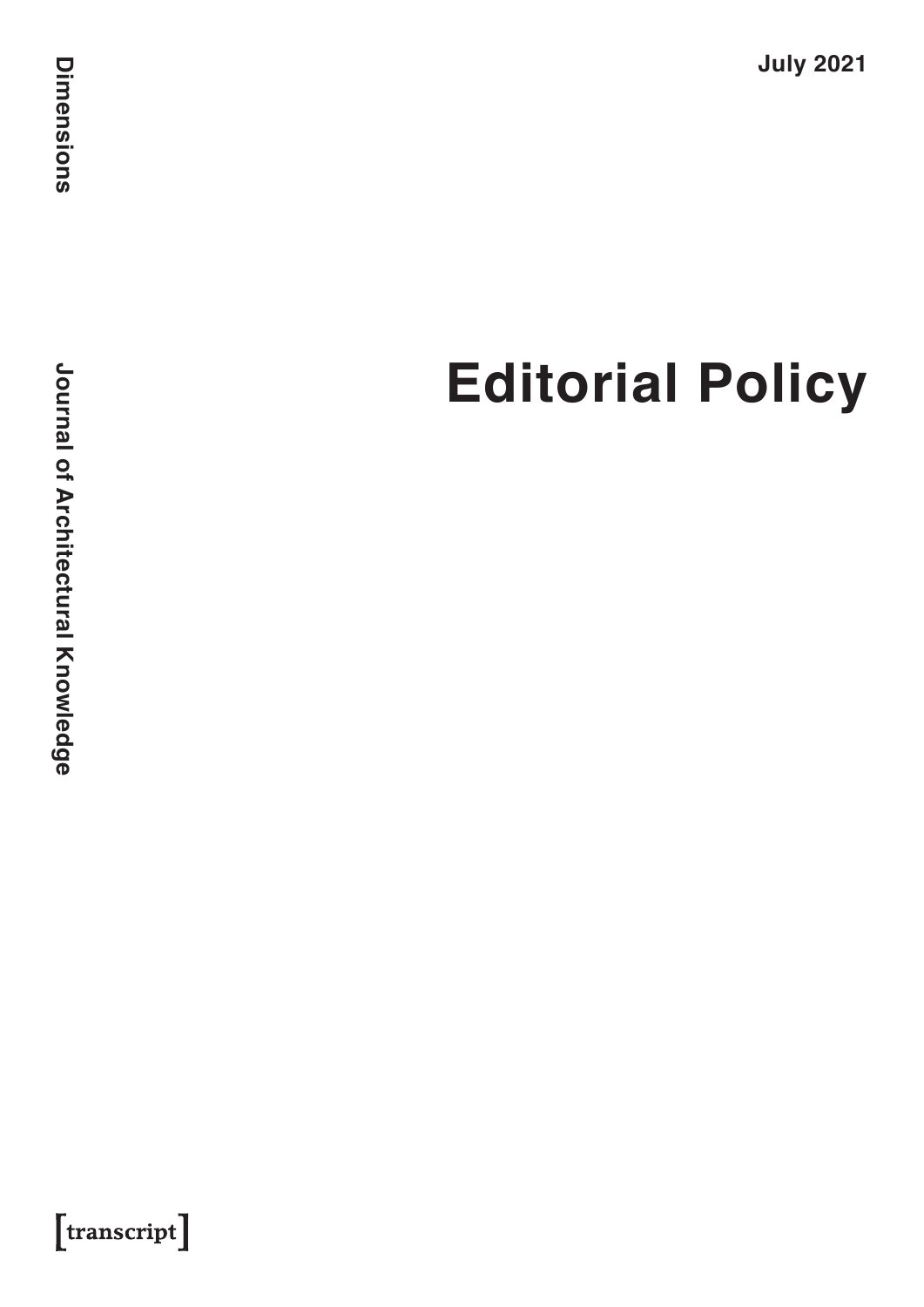# **Submission**

Each manuscript should be accompanied by a cover letter which should explicitly state that the authors have the authority to publish the work and that the manuscript (or one with essentially the same content, by any of the authors) has not been previously published in any language anywhere and that it is not under simultaneous consideration by another journal. All authors of the manuscript are responsible for its content; they must have agreed to its publication and have given the corresponding author the authority to act on their behalf in all matters pertaining to publication. The corresponding author is responsible for informing the co-authors of the manuscript status throughout the submission, review, and production process.

# **Authorship**

Authorship should be limited to those who have made a significant contribution to the conception, design, execution, or interpretation of the reported study. All those who have made significant contributions should be listed as co-authors. Those who do not meet these criteria should be acknowledged in a footnote or referred to in the text.

The authors must ensure that anyone named in the acknowledgments agrees to being so named. The editors of »*Dimensions. Journal of Architectural Knowledge*« may require that the corresponding author obtains written permission from all acknowledged individuals.

# **Addition or Removal of Authors**

An author's request for addition or removal of a co-author should be properly justified. Please note that a change in authorship (order of listing, addition or deletion of a name, or corresponding author designation) after submission of the manuscript will be implemented only after receipt of signed statements of agreement from all parties involved (all listed authors and the author to be removed or added).

# **Peer Review process**

After submission to the e-mail address of correspondence (dimensions@bauhow5.eu), each manuscript is attributed an individual identification code by the Editorial Team, which will thereafter be used in all correspondence regarding the publication process. However, a submission may be declined by the Editor without review if the studies reported are not sufficiently novel or relevant to merit publication in the journal. Manuscripts deemed unsuitable (insufficient originality, non-relating to either the overarching subject of the journal or the specific topic of the respective issue, or of limited interest to the target audience) are returned to the author(s) without review.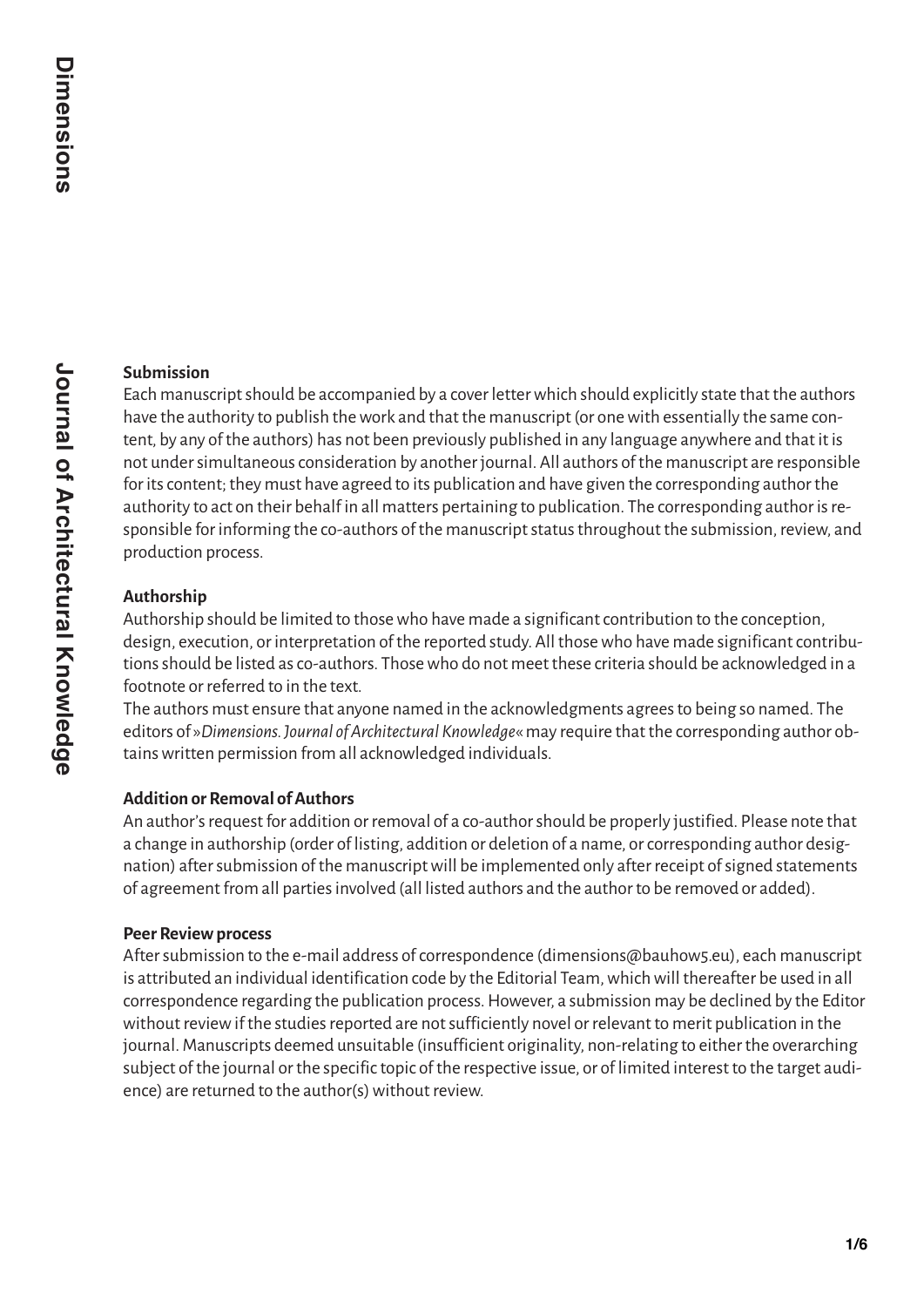# **Choice of reviewers**

The Editors seek advice from suitable experts in the field. Research articles are refereed by a minimum of two reviewers. *Dimensions* allows for contributions in more liberal formats than traditional research articles and is explicitly aiming to broaden the spectrum of media and formats in academic publishing in architecture. Reviewers of an edition are invited to join the Board of Reviewers, which advises and supports the changing Editorial Teams according to the specificities of their respective editions. An overarching coordination of the journal's content direction and negotiated topics is developed in close collaboration with the Advisory Board. Members of the Advisory Board are:

Isabelle Doucet (Prof. Dr.), Chalmers University Gothenburg Uta Graff (Prof.), Technical University of Munich Susanne Hauser (Prof. Dr. habil.), UdK University of the Arts Berlin Klaske Havik (Dr. ir.), Delft University of Technology Jonathan Michael Hill (Prof.), Bartlett University Collge London Wilfried, Kühn (Prof.), Technical University of Vienna Ferdinand Ludwig (Prof. Dr.), Technical University of Munich Meike Schalk (Prof. Dr.), Royal Technical University of Stockholm Katharina Voigt, Technical University of Munich

# **Suggestions from authors**

Authors can offer suggestions for possible reviewers competent to review their manuscript. The reviewers make an impartial evaluation of the manuscript. Reviewers operate under guidelines set forth in the Guidelines for reviewers and are asked to comment on the following aspects of submitted manuscripts:

Originality and significance of the contribution Approach and methodological coherence Strengths and weaknesses of the methods and argumentations used Coherence of the argumentation Relevance to the discourse Structure of the manuscript

If a manuscript is believed to not meet the journal's standards, is otherwise lacking in scientific rigor or contains major deficiencies, the reviewers will attempt to provide constructive criticism to assist the authors in ultimately improving their work. If a manuscript is believed to be potentially acceptable for publication but needs to be improved, it is invited for reconsideration with the expectation that the authors will fully address the reviewers' suggestions. Once all reviews have been received and considered by the Editorial Team, a decision letter to the author is drafted.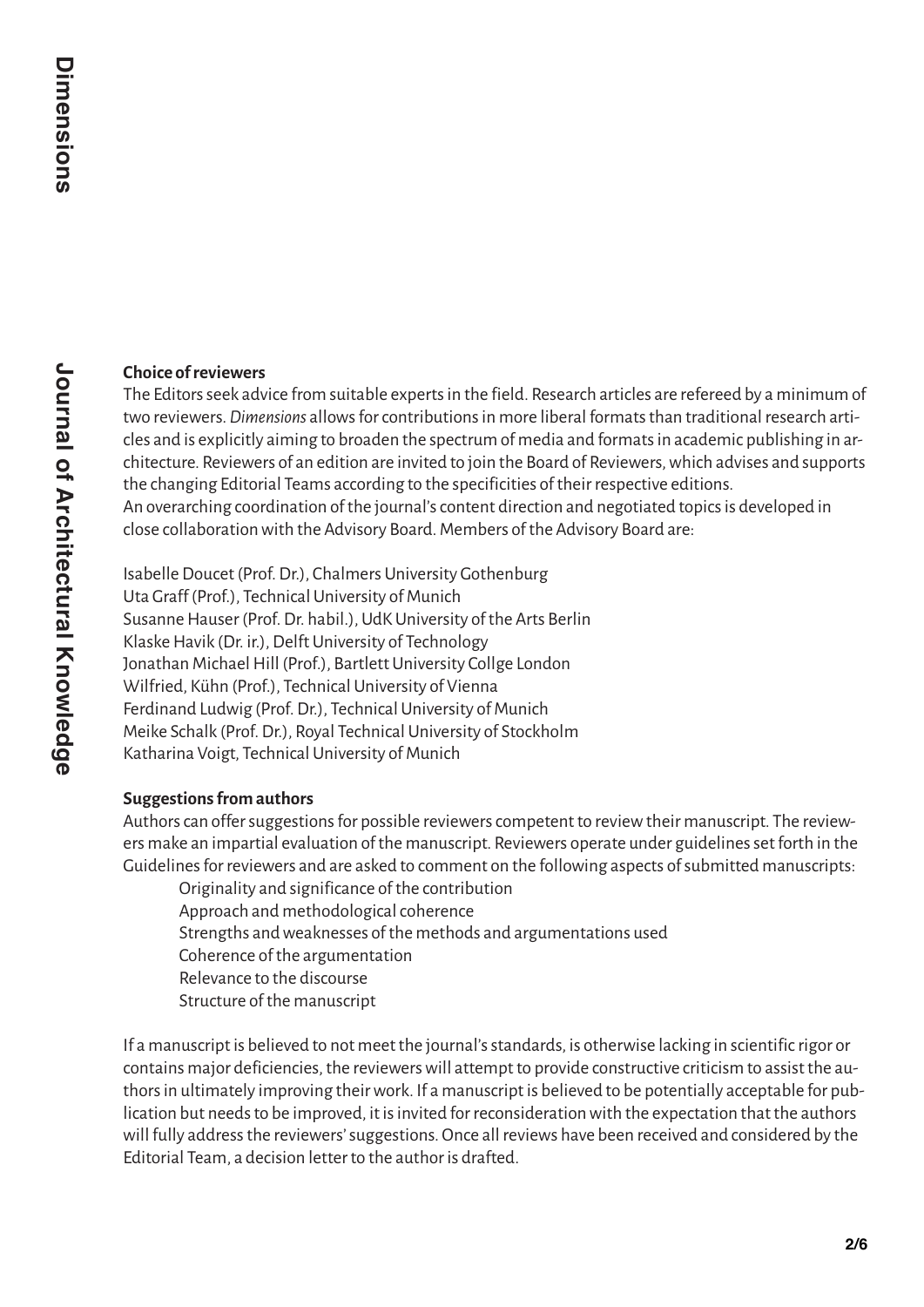There are several types of decisions possible: Accept without revision Minor revision Major revision Reject

#### **Revised manuscript submission**

When the revision of a manuscript is requested, the author should return the revised version of their manuscript as soon as possible. Prompt action may ensure faster publication if a paper is eventually accepted for publication. If the deadlines set by the Editorial Team are not met and no specific arrangements for completion have been made with the Editorial Team, the manuscript will be treated as a new submission and will receive a new identification code along with a new registration date. The respective issue's Editorial Team makes the final decision.

#### **Final proofreading**

The author will receive a PDF file with the edited version of their manuscript for final proofreading. This is the last opportunity to view an article before it is published. No changes or modifications can be introduced once it is published. Thus, the author is requested to check their proof pages carefully against the manuscript within three working days and add all changes that should be introduced as comments to the PDF file. The author is sometimes asked to provide additional comments and explanations in response to remarks and queries regarding language and layout questions.

#### **Immediate publication on the journal's website at open.transcript**

Manuscripts ready for publication are promptly posted online. The manuscripts are considered to be ready for publication when the authors have accepted the final proofreading and all concerns have been resolved. Authors should notice that it is not possible to make any further changes once the article is published online.

#### **Erratum**

If any errors are detected in the published material, they should be reported to the Managing Editor. The corresponding author should send the appropriate corrected material to the Managing Editor via e-mail. This material will be considered for publication as soon as feasible.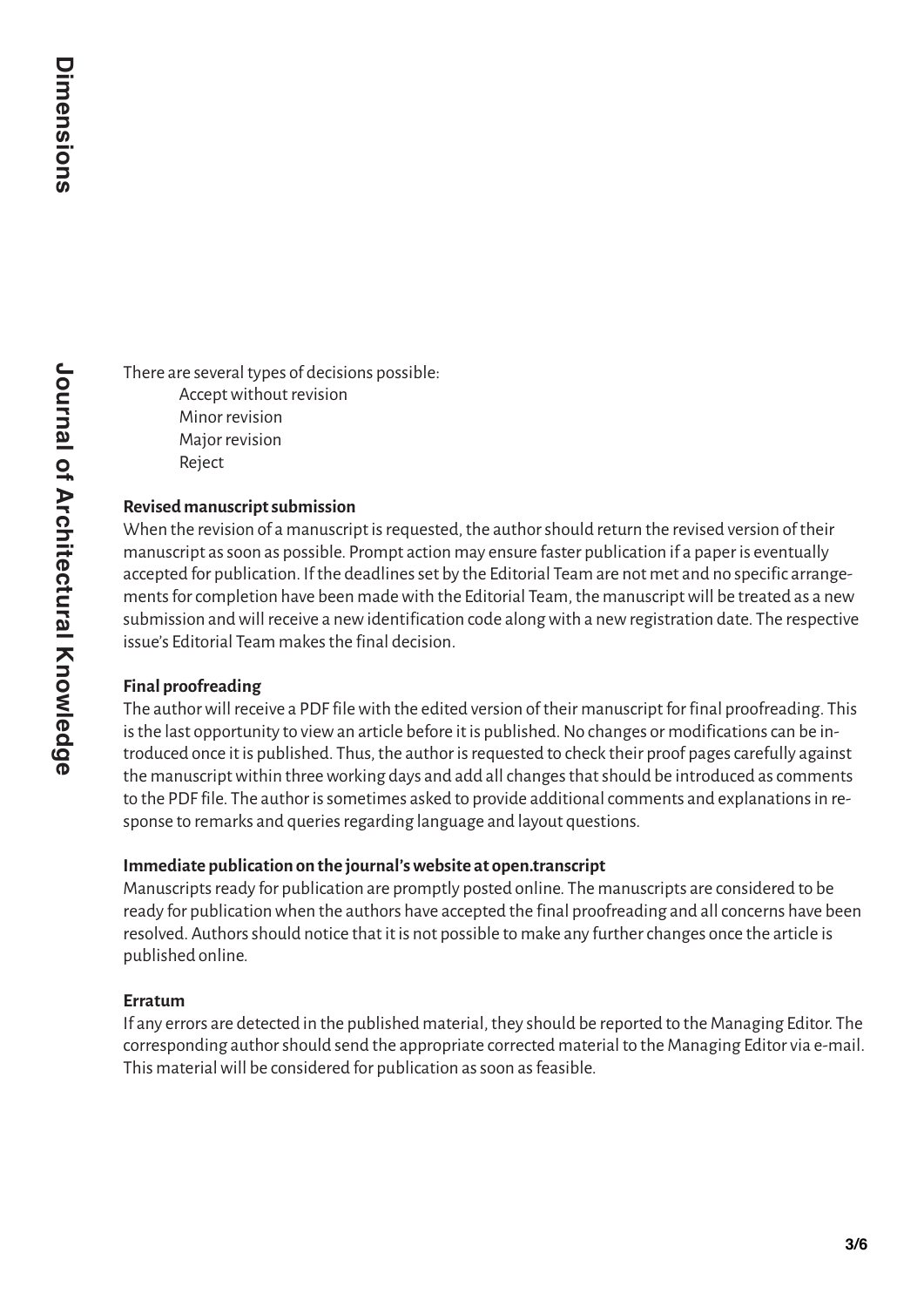# **Copyright**

All authors retain copyright. The use of each article will be governed by the Creative Commons **cc-by** license. The corresponding author grants transcript Verlag the license for use of the article, by signing the author's agreement. A scanned copy of license should be sent to the Managing Editor of the journal as soon as possible.

# **Scientific Misconduct and other Fraud**

»*Dimensions. Journal of Architectural Knowledge*« is committed to the highest standards of scientific practice. Scientific misconduct is defined by the Office of Research Integrity as »fabrication, falsification, plagiarism, or other practices that seriously deviate from those that are commonly accepted within the academic community for proposing, conducting, or reporting research«. In cases where there is a suspicion or allegation of scientific misconduct or fraudulent research in manuscripts submitted or published, the Editors reserve the right to impose sanctions on the authors, such as:

an immediate rejection of the manuscript;

banning author(s) from submitting manuscripts to the journal for a certain period of time; retracting the manuscript;

alerting editors of other journals and publishers;

bringing the concerns to the authors' sponsoring or funding institution or other appropriate authority for investigation

This journal only publishes original manuscripts that have not been published elsewhere. Multiple submissions/publications or recycled publications (re-packaging in different words of data already published by the same authors) will be rejected. If they are detected only after publication, the journal reserves the right to publish a Retraction Note. In each particular case Editors will follow COPE's Core Practices and implement its advice (https://publicationethics.org/core-practices).

# **PLAGIARISM**

# **Retraction Policy**

Serious errors in a published manuscript and infringements of professional ethical codes (Cf. http:// publicationethics.org) will result in an article being retracted. This will occur if the article is clearly defamatory or infringes legal rights of others; or if the article is, or if there is good reason to expect it will be, the subject of a court order. In any of these cases all co-authors will be informed about the retraction. A Retraction Note detailing the reason for retraction will be linked to the original article.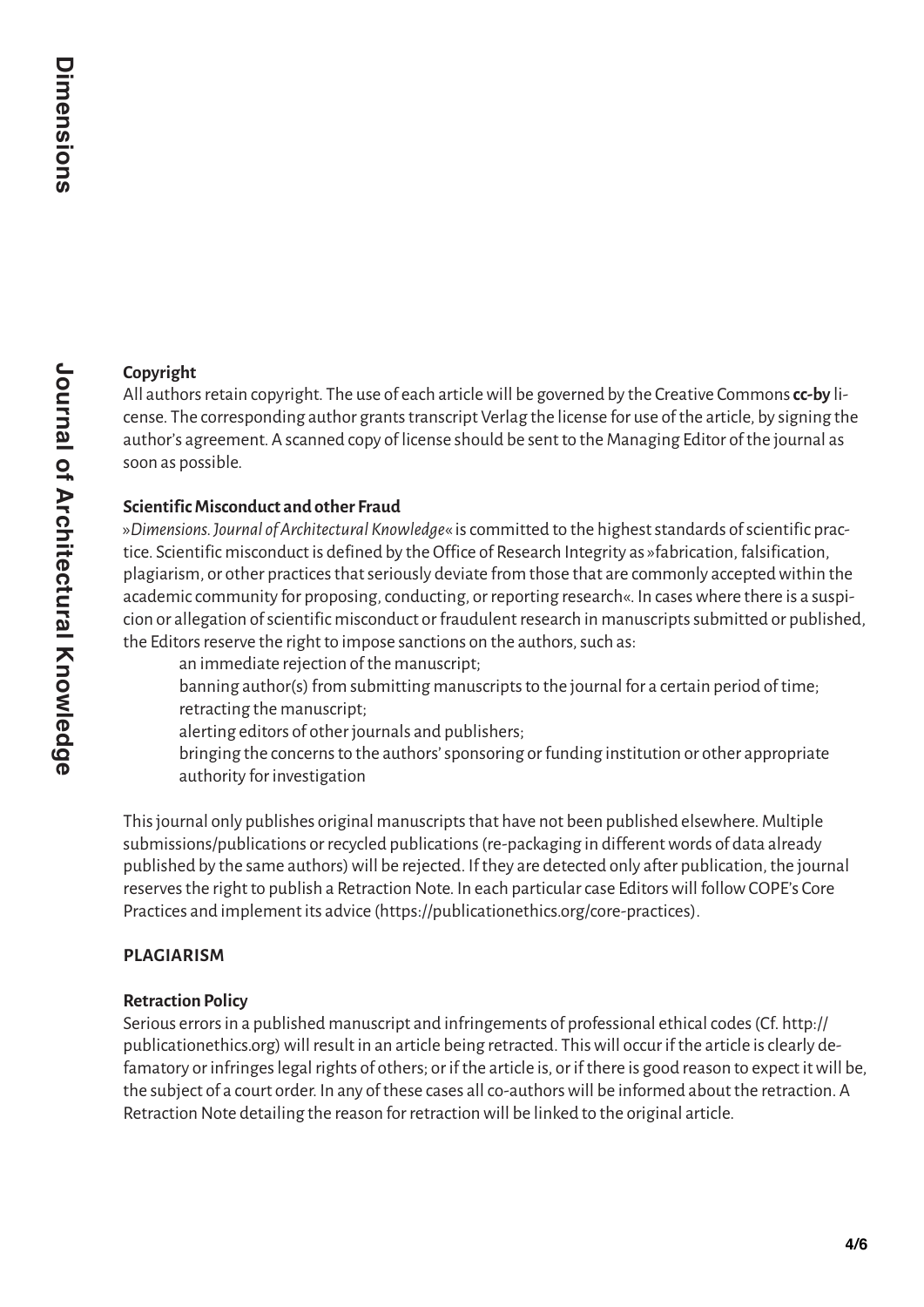# **Conflict of Interest**

In order to encourage transparency, all authors, reviewers and editors must declare any association that poses a conflict of interest in connection with the manuscript. There should be no contractual relations or proprietary considerations that could affect the publication of information contained in a submitted manuscript. A competing interest for a scholarly journal is anything that interferes with, or could reasonably be perceived as interfering with, the full and objective presentation, review, or publication of research findings, or of articles that comment on or review research findings. Potential conflicts of interest exist when an author, editor or reviewer has financial, personal or professional interests in a publication that might influence their scientific judgment.

Examples of such conflicts include, but are not limited to: Financial conflicts: stock ownership; patents; paid employment or consultancy; board membership; research grants; travel grants and honoraria for speaking or participation at meetings; gifts. Personal conflicts: relationship with editors, editorial board members, or with possible reviewers who have had recent or ongoing collaborations with the authors, have commented on drafts of the manuscript, are in direct competition, have a history of dispute with the authors. Professional conflicts: public associations with institutions or corporations whose products or services are related to the subject matter of the article; membership of a government advisory council/ committee; relationship with organizations and funding bodies.

If reviewers have any conflicts of interests that could have influenced the reporting of the findings in their paper, they should disclose this to the Editorial Team. Such a statement should list all potential interests or, if such is the case, should clearly state that there are none. The editors may decide not to publish papers if they believe the competing interests may have compromised the work or the results, analyses, or interpretations presented.

Upon submission of a manuscript, authors may suggest to exclude any specific reviewers from the peer review of their article. It is the responsibility of the authors to disclose any funding sources for the project or other relationships that are relevant to the editors in the Acknowledgments section. Editors should reflect on whether any of the above competing interests are relevant to them and the manuscript under consideration. Those editors who believe a conflict might preclude their impartial judgment should disclose to the Editorial Team the nature of the conflict and decline to handle the paper.

Reviewers should reflect on whether any of the above applies to them and declare any competing interests. If they feel they cannot review a paper because of any competing interest, they should inform the editors immediately. If, for example, they have any associations with the authors of a paper, reviewers should declare this to the editors.